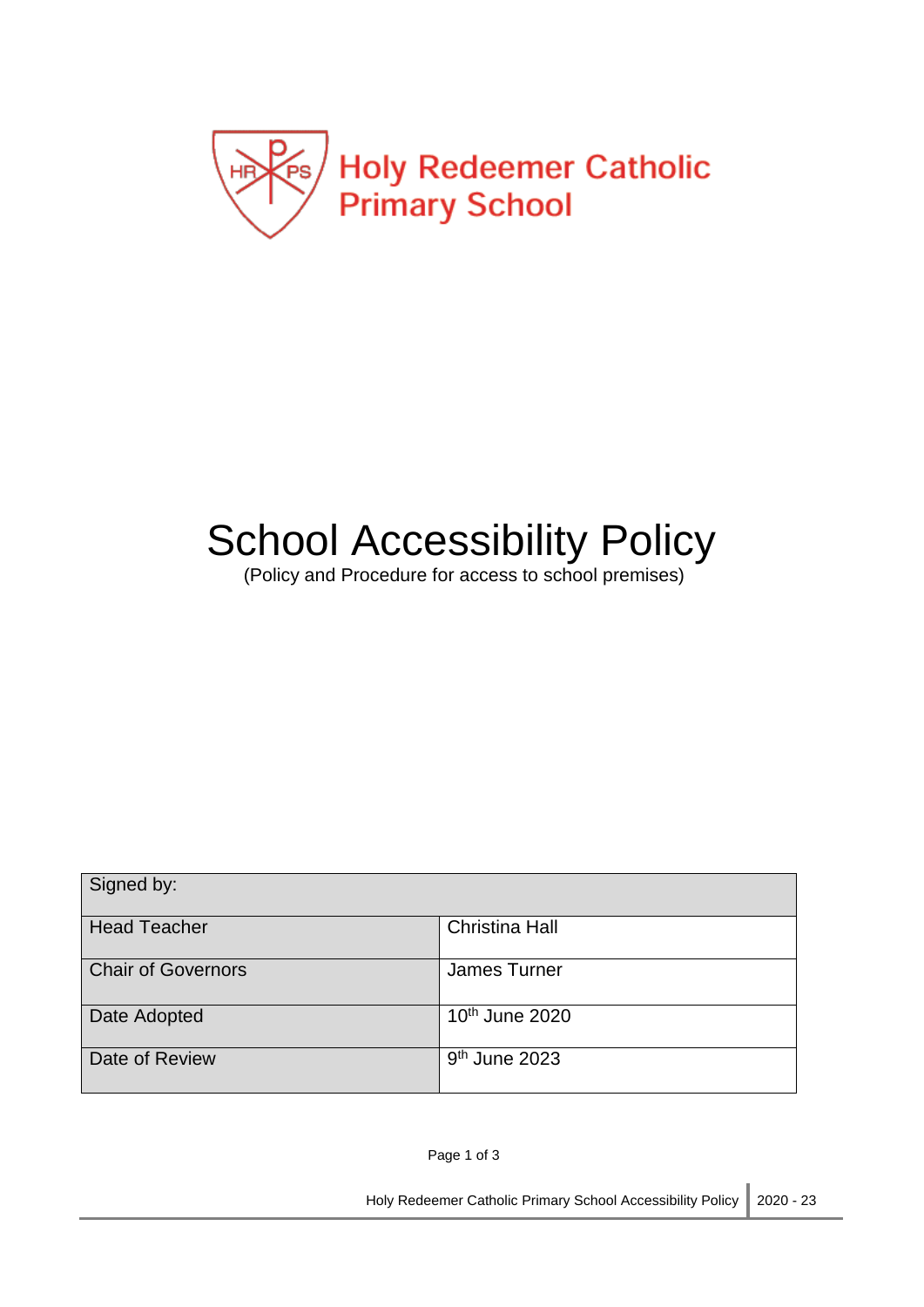# 'Through the Holy Redeemer we seek to grow in faith and love and become great people who make a difference in our world.'

# **Introduction**

This plan is drawn up in accordance with the planning duty in the Disability Discrimination Act 1995, as amended by the SEN and Disability Act 2001 (SENDA). It draws on the guidance set out in "Accessible Schools: Planning to increase access to schools for disabled pupils", issued by DfES in July 2002.

Holy Redeemer Catholic Primary School's buildings are predominately well designed to meet the needs of disabled pupils:

- $\bullet$  the school is single storey;
- all public-access rooms, including front entrance, toilets, library, and hall are on the ground floor, with no steps;
- there is a disabled toilet located adjacent to the hall

#### **Definition of Disability**

Disability is defined by the Disability Discrimination Act 1995 (DDA):

*"A person has a disability if he or she has a physical or mental impairment that has a substantial and long-term adverse effect on his or her ability to carry out normal day to day activities".*

#### **Key Objective**

To reduce and eliminate barriers to access to the curriculum and to full participation in the school community for pupils, prospective pupils and our adult users with a disability.

# **Principles**

- 1. Compliance with the DDA is consistent with the school's aims and equal opportunities policy, and the operation of the school's SEN policy;
- 2. The school recognises its duty under the DDA (as amended by the SENDA):
	- not to discriminate against disabled pupils in their admissions and exclusions, and provision of education and associated services
	- not to treat disabled pupils less favourably
	- to take reasonable steps to avoid putting disabled pupils at a substantial disadvantage
	- to publish an Accessibility Plan.
- 3. In performing their duties, governors and staff will have regard to the DRC Code of Practice (2002).
- 4. The school recognises and values parents' knowledge of their child's disability and its effect on his/her ability to carry out normal activities, and respects the parents' and child's right to confidentiality.

Page 2 of 3